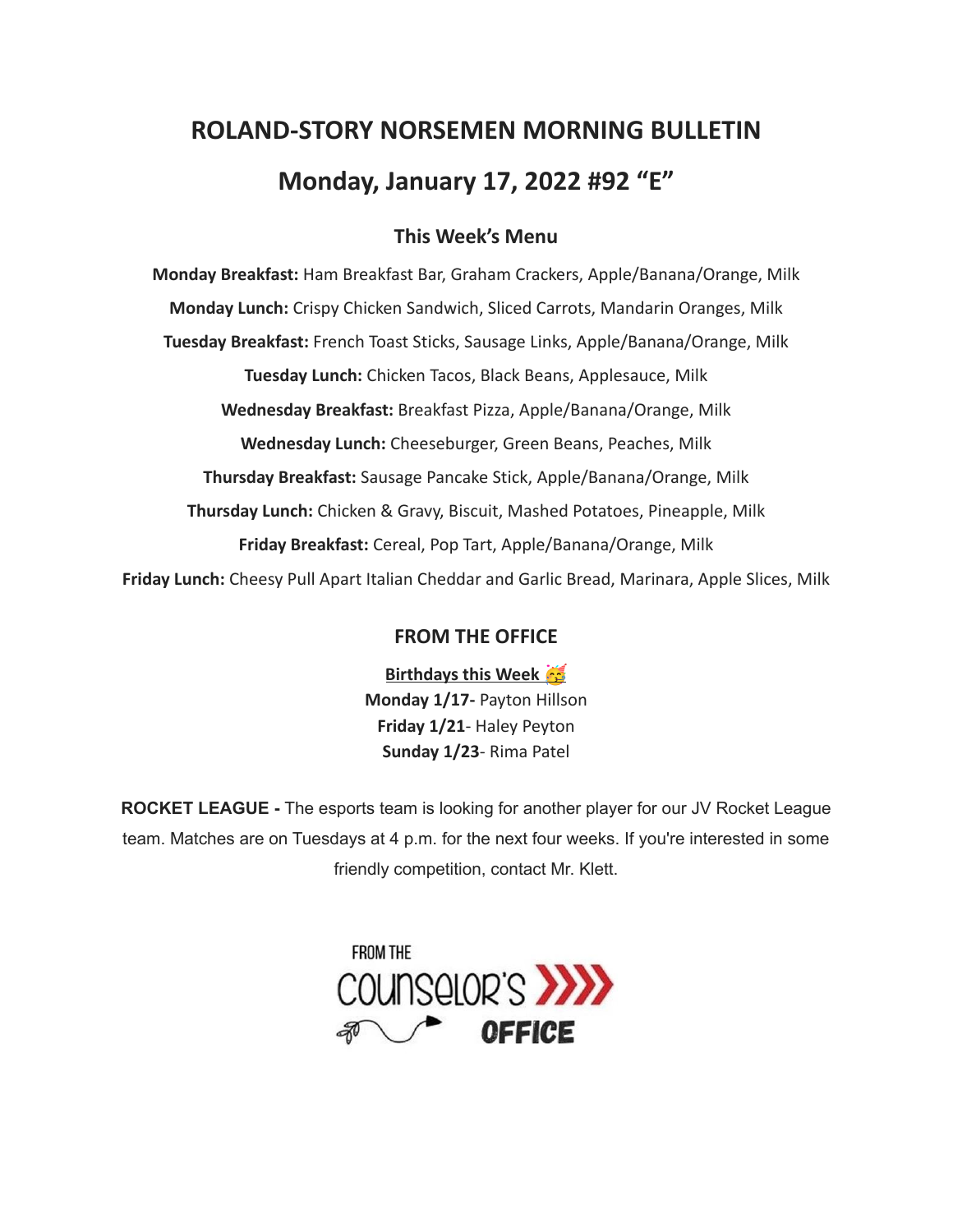#### **[COUNSELOR FOLDER](https://docs.google.com/document/d/1vmwczNPbDzXe9vFaG5LJMQ7NYDv-i4oQJHybqA65TUc/edit?usp=sharing) (9-12)-Click here**

### **Schedule Changes for S2**

**\*\*\*Today, January 12th, is the last day to ADD a new class.**

**\*\*\*Friday, January 21st, is the last day that you may DROP a class and still have 5 Full-Credit classes, plus PE on your schedule. After this date, it will be recorded as an "F" if you drop it.**

#### **Scholarship**

[IES Central Iowa Chapter Scholarship](https://drive.google.com/file/d/1TOCO584mY9ObCqCNa6kBs_Yjrn4wPSdj/view?usp=sharing)- \$500 or \$1,000 due 2/21. Going to ISU or U of I for engineering.

[Abbott and Fenner Scholarship-](https://abbottandfenner.com/scholarships.php) \$1,000 due 1/15

**Champion Seed Annual [Scholarship](https://www.plantchampion.com/about/scholarship/)**- \$1,000 due 4/12/22

# **Local Scholarship**

**Nursing Education [Scholarship](https://docs.google.com/document/d/1xp-Gg2v_kfzzaIsmco9l2tbpQI6T93L71SJzPYrDpOA/edit?usp=sharing) (La Societe 40&8)** Make a copy, fill, print, sign and mail. Min \$500 due 4/15.

#### **ATHLETIC ACTIVITIES FOR THE WEEK**

#### **Tuesday 1/18/22**

JV Girls Basketball @ Nevada High School 4:30pm JV Boys Basketball @ Nevada Middle School 4:30pm JV2 Boys Basketball @ Nevada Middle School 5:45pm JV2 Girls Basketball @ Nevada Middle School 7:00pm Varsity Girls Basketball @ Nevada High School 6:00pm Varsity Boys Basketball @ Nevada High School 7:30pm JV/Varsity Wrestling Quadrangular @ Roland-Story High School 6:00pm